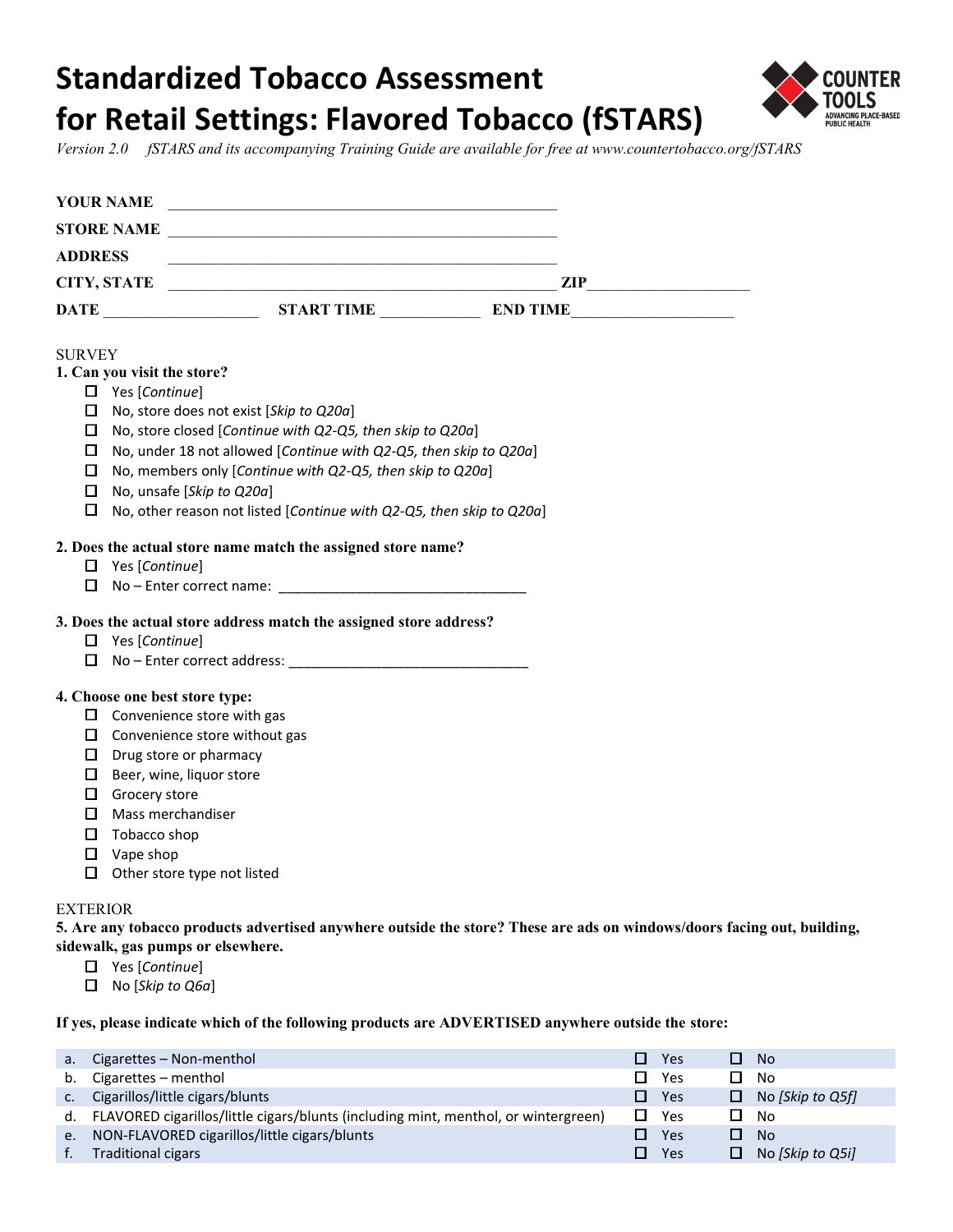

| g. | FLAVORED traditional cigars (including mint, menthol, or wintergreen)        | Yes                         | П      | No               |
|----|------------------------------------------------------------------------------|-----------------------------|--------|------------------|
| h. | NON-FLAVORED traditional cigars                                              | Yes<br>O                    | 0.     | <b>No</b>        |
|    | Chew, snuff, dip, or snus?                                                   | Yes<br>Π                    | $\Box$ | No [Skip to Q5I] |
|    | FLAVORED chew, snuff, dip, or snus (including mint, menthol, or wintergreen) | Yes<br>ш                    | П.     | <b>No</b>        |
| k. | NON-FLAVORED chew, snuff, dip, or snus                                       | Yes                         | П      | No               |
| ı. | E-Cigarettes                                                                 | П.<br>Yes                   | 0      | No [Skip to Q5o] |
|    | m. FLAVORED e-cigarettes (including mint, menthol, or wintergreen)           | Yes                         | П      | No               |
| n. | NON-FLAVORED e-cigarettes (tobacco flavor only)                              | Yes<br><b>Albert Street</b> | П      | <b>No</b>        |
| 0. | Hookah                                                                       | П.<br>Yes                   | 0      | No [Skip to Q6a] |
| p. | FLAVORED hookah (including mint, menthol, or wintergreen)                    | Yes<br>l I                  | 0      | <b>No</b>        |
| a. | NON-FLAVORED hookah                                                          | Yes                         | П      | No               |

# INTERIOR

# **6a. Is WIC accepted here?**

- Yes [*Continue*]
- No [*Continue*]
- Unsure [*Continue*]

# **6b. Is SNAP accepted here?**

- Yes [*Continue*]
- No [*Continue*]
- Unsure [*Continue*]

# **7. Are alcoholic beverages sold here?**

- Yes [*Continue*]
- No [*Continue*]

#### **8. Is a pharmacy counter present?**

- Yes [*Continue*]
- No [*Continue*]

# **9. Is tobacco sold here?**

- Yes [*Continue*]
- No [*Skip to Q20a*]

#### **10. Are there indications that mobile tobacco coupons are accepted here?**

- Yes [*Continue*]
- No [*Continue*]

# **11. Are ANY tobacco products placed within 12" of youth products?**

- Yes [*Continue*]
- No [*Continue*]

#### **12. Are ANY tobacco products advertised within 3 feet of the floor?**

- Yes [*Continue*]
- No [*Continue*]

#### **CIGARETTES**

# **13. Answer these questions about CIGARETTES:**

| a. Are any cigarettes SOLD here?                                            |  | $\Box$ Yes $\Box$ No [Skip to 14a] |
|-----------------------------------------------------------------------------|--|------------------------------------|
| b. Are any NON-MENTHOL cigarettes SOLD here?                                |  | $\Box$ Yes $\Box$ No [Skip to 13e] |
| Enter CHEAPEST advertised price of a single pack of non-menthol cigarettes: |  |                                    |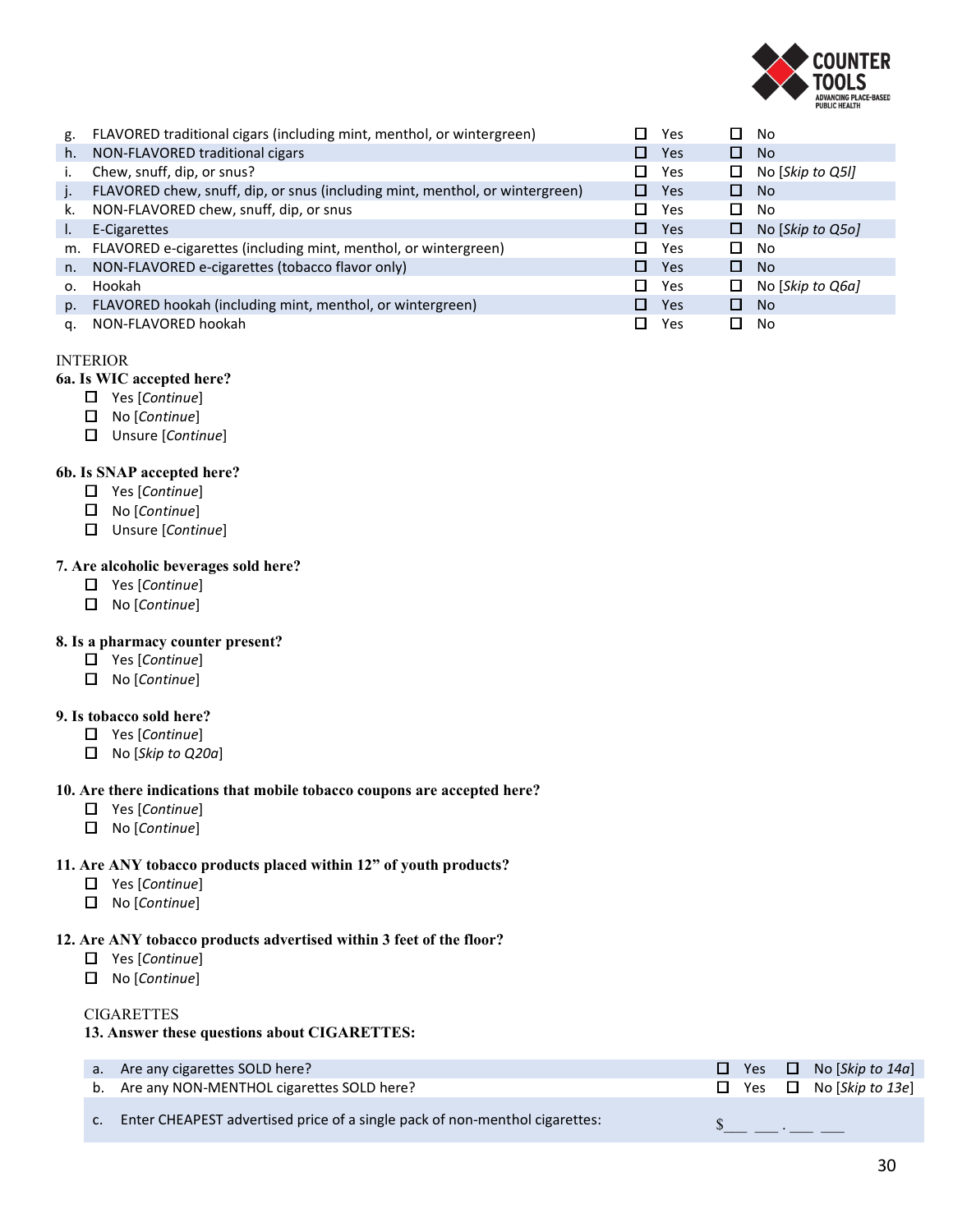

 $(e.g. \text{ Paul Mall Red}):$ d. Enter BRAND information for the cheapest single pack of non-menthol cigarettes

| e. | Are MENTHOL cigarettes SOLD here?                                                                                                                 | ш | Yes  | ப | No [Skip to 13k] |
|----|---------------------------------------------------------------------------------------------------------------------------------------------------|---|------|---|------------------|
| f. | Enter CHEAPEST advertised price of a single pack of menthol cigarettes:                                                                           |   |      |   |                  |
| g. | Enter BRAND information for the cheapest single pack of menthol cigarettes<br>(e.g. Traffic Menthol Green, L&M Menthol, Pall Mall Menthol, etc.): |   |      |   |                  |
| h. | Are Newport Menthol cigarette single packs (regular hard pack) sold here?                                                                         |   | Yes. | ш | No [Skip to 13j] |
| i. | Enter the advertised price of Newport Menthol cigarette single pack (regular hard pack):                                                          |   |      |   |                  |
|    | Are any cigarettes with menthol capsules in the filter sold here?<br>(e.g. Camel Crush, Marlboro NXT)?                                            | Ш | Yes  | ш | No               |
| k. | Are there ANY cigarette price promotions?                                                                                                         | Ш | Yes  | ш | No [Skip to 14a] |
|    | Are there any NON-MENTHOL cigarette price promotions?                                                                                             |   | Yes. | П | No               |
|    | m. Are there any MENTHOL cigarette price promotions?                                                                                              |   | Yes  | ப | N <sub>o</sub>   |

# CIGARILLOS/LITTLE CIGARS/BLUNTS

#### **14. Answer these questions about CIGARILLOS/LITTLE CIGARS/BLUNTS:**

| а.          | Are any cigarillos, little cigars, or blunts SOLD here?                                                                                                                           | ш   | Yes        | □      | No [Skip to 15a] |
|-------------|-----------------------------------------------------------------------------------------------------------------------------------------------------------------------------------|-----|------------|--------|------------------|
| b.          | Are FLAVORED cigarillos, little cigars, or blunts SOLD here?                                                                                                                      | ப   | Yes        | ш      | No [Skip to 14e] |
| $c_{\cdot}$ | Are cigarillos, little cigars, or blunts flavored with MINT, MENTHOL, or WINTERGREEN sold<br>here?                                                                                | 0   | Yes        | 0,     | <b>No</b>        |
| d.          | Are cigarillos, little cigars, or blunts with flavors OTHER THAN mint, menthol, or wintergreen<br>sold here?                                                                      | П   | Yes        | $\Box$ | <b>No</b>        |
| e.          | Are NON-FLAVORED cigarillos, little cigars, or blunts sold here?                                                                                                                  | ш   | Yes        | 0      | <b>No</b>        |
| f.          | Any there ANY cigarillos, little cigars, or blunts price promotions?                                                                                                              | ப   | Yes        | $\Box$ | No [Skip to 14j] |
| g.          | Any price promotions for cigarillos, little cigars, or blunts flavored with mint, menthol, or<br>wintergreen?                                                                     | п   | Yes        | $\Box$ | <b>No</b>        |
| h.          | Any price promotions for cigarillos, little cigars, or blunts with flavors OTHER THAN mint,<br>menthol, or wintergreen?                                                           | П   | Yes        | □      | No               |
| i.          | Any price promotions for NON-FLAVORED cigarillos, cigars, or blunts?                                                                                                              | П   | Yes        | 0      | <b>No</b>        |
| j.          | Are any cigarillos, little cigars, or blunts with AMBIGUOUS flavor descriptors sold here?<br>(e.g., Black and Mild "Jazz," Garcia y Vega "Blue," Swisher Sweets "Island Madness") | П   | Yes        | П.     | No               |
| k.          | If yes, enter flavor name (include brand name E.g., White Owl "Tropical Twist"                                                                                                    |     |            |        |                  |
| L.          | Are any SINGLE cigarillos, little cigars, or blunts sold here?                                                                                                                    | l I | Yes        | $\Box$ | <b>No</b>        |
| m.          | Are any cigarillos, little cigars, or blunts advertised for less than \$1                                                                                                         | l I | <b>Yes</b> | 0      | <b>No</b>        |
|             | n. Are any cigarillos, little cigars, or blunts in self-service displays?                                                                                                         | ப   | Yes        | ப      | No               |

#### TRADITIONAL CIGARS

#### **15. Answer these questions about TRADITIONAL CIGARS:**

| a. Are traditional cigars SOLD here?                                                       |                            | $\Box$ Yes $\Box$ No [Skip to 16a] |
|--------------------------------------------------------------------------------------------|----------------------------|------------------------------------|
| b. Are traditional cigars flavored with MINT, MENTHOL, or WINTERGREEN sold here?           | $\Box$ Yes $\Box$ No       |                                    |
| c. Are traditional cigars with flavors OTHER THAN mint, menthol, or wintergreen sold here? | $\square$ Yes $\square$ No |                                    |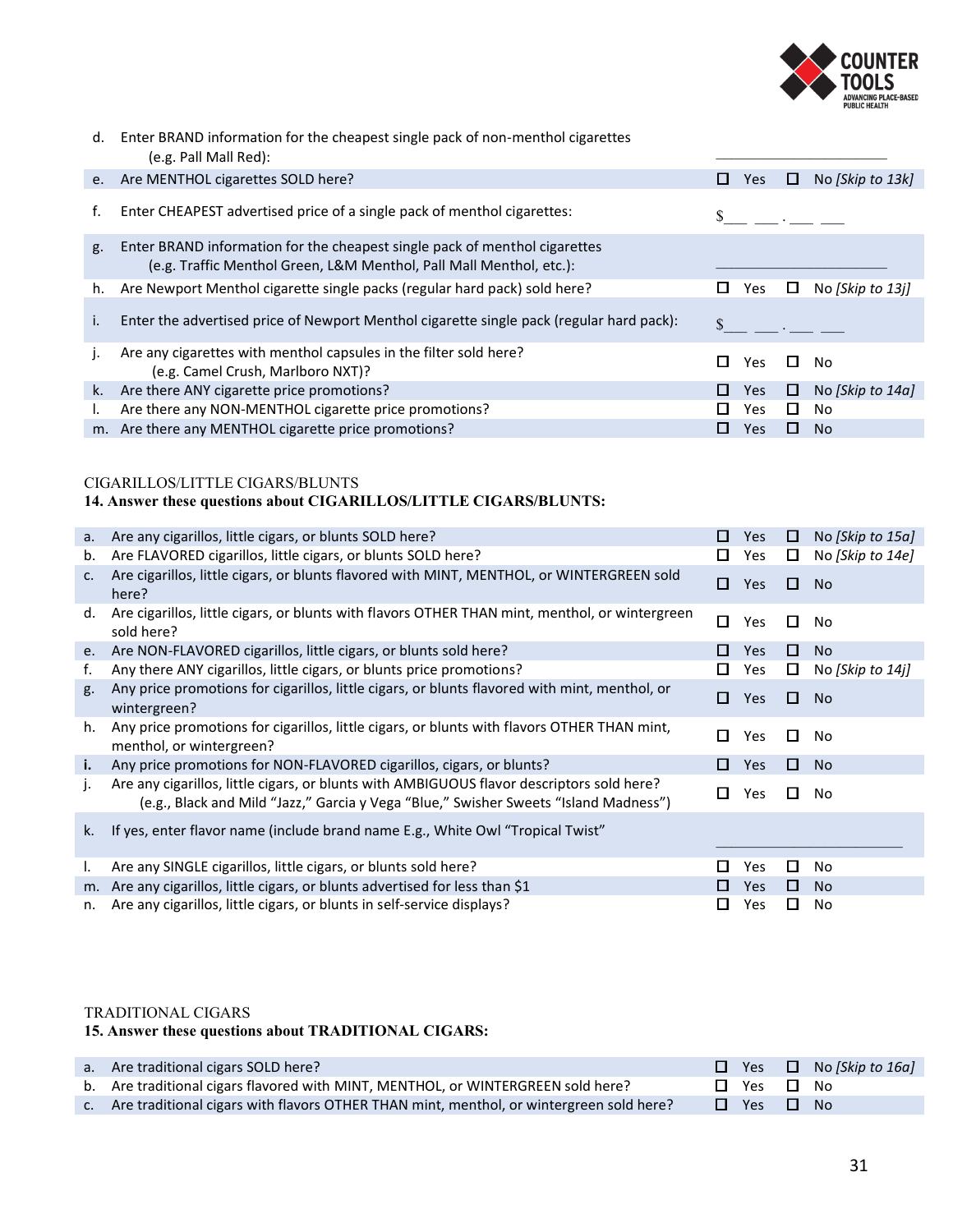

| d. Are NON-FLAVORED traditional cigars sold here?                         | $\Box$ Yes $\Box$ No |  |
|---------------------------------------------------------------------------|----------------------|--|
| e. Are any cigarillos, little cigars, or blunts in self-service displays? | $\Box$ Yes $\Box$ No |  |

## CHEW/SNUFF/DIP/SNUS

# **16. Answer these questions about CHEW/SNUFF/DIP/SNUS**:

|    | a. Is chew, snuff, dip, or snus SOLD here?                                                                   | ш   | Yes        |        | $\Box$ No [Skip to 17a] |
|----|--------------------------------------------------------------------------------------------------------------|-----|------------|--------|-------------------------|
| b. | Is chew, snuff, dip, or snus flavored with MINT, MENTHOL, or WINTERGREEN sold here?                          | П   | Yes        | □      | No                      |
| C. | Is chew, snuff, dip, or snus with flavors OTHER THAN mint, menthol, or wintergreen sold<br>here?             | 1 I | Yes        | $\Box$ | N <sub>0</sub>          |
|    | d. Is NON-FLAVORED chew, snuff, dip, or snus sold here?                                                      |     | Yes.       | ш      | N <sub>0</sub>          |
|    | e. Any there ANY price promotions for chew, snuff, dip, or snus?                                             |     | <b>Yes</b> | 0      | No [Skip to 17a]        |
| f. | Any price promotions for chew, snuff, dip, or snus flavored with MINT, MENTHOL, or<br>WINTERGREEN?           |     | Yes.       | Ш      | No.                     |
| g. | Any price promotions for chew, snuff, dip, or snus with flavors OTHER THAN mint, menthol,<br>or wintergreen? |     | <b>Yes</b> | ш      | - No                    |
| h. | Any price promotions for NON-FLAVORED chew, snuff, dip or snus?                                              |     | Yes        | l I    | No                      |

#### E-CIGARETTE PRODUCTS

#### **17. Answer these questions about E-CIGARETTE PRODUCTS:**

| a.             | Are e-cigarette products SOLD here?                                                                     | □  | Yes           | $\Box$ | No [Skip to 18a] |
|----------------|---------------------------------------------------------------------------------------------------------|----|---------------|--------|------------------|
| b.             | Are any e-cigarette products flavored with MINT, MENTHOL, or WINTERGREEN sold here?                     | □  | Yes           | 0      | <b>No</b>        |
| C <sub>1</sub> | Are any e-cigarette products with flavors OTHER THAN mint, menthol, or wintergreen sold<br>here?        | ◻  | Yes           | □      | <b>No</b>        |
| d.             | Are any NON-FLAVORED e-cigarette products sold here? (tobacco flavor only)                              | □  | Yes           | □      | No               |
| e.             | Any there any e-cigarette price promotions?                                                             |    | Yes           | $\Box$ | No [Skip to 17i] |
| f.             | Any price promotions for e-cigarette products flavored with MINT, MENTHOL, or<br>WINTERGREEN?           | П  | Yes           | $\Box$ | No               |
| g.             | Any price promotions for e-cigarette products with flavors OTHER THAN mint, menthol, or<br>wintergreen? | п  | Yes           | O      | <b>No</b>        |
| h.             | Any price promotions for NON-FLAVORED e-cigarette products? (tobacco flavor only)                       |    | Yes           | 0      | <b>No</b>        |
| i.             | Are e-liquid in droppers sold here?                                                                     | □  | Yes           | $\Box$ | No [Skip to 17/] |
|                |                                                                                                         |    |               |        |                  |
| j.             | What is the cheapest advertised price of a dropper of e-liquid?                                         |    | $\sim$ $\sim$ |        |                  |
| k.             | How many ounces are in the cheapest dropper of e-liquid?                                                |    |               | 0Z     |                  |
| Ι.             | Are any single disposable e-cigarettes sold here?                                                       |    | Yes           | $\Box$ | No [Skip to 17n] |
|                | m. Enter the CHEAPEST advertised price for a single disposable e-cigarette:                             | \$ |               |        |                  |
| n.             | Are any "pod mod" e-cigarette products sold here (e.g. JUUL, MyBlu, Vuse Alto, NJOY ACE,<br>$etc.$ )?   | п  | Yes           | П      | No               |
|                | o. Are any "pod mod" devices sold here?                                                                 | □  | Yes           | O.     | No [Skip to 17q] |
| p.             | Enter the CHEAPEST advertised price for a "pod mod" device:                                             |    |               |        |                  |

r. Enter the CHEAPEST advertised price for a pack of "pod mod" cartridges: